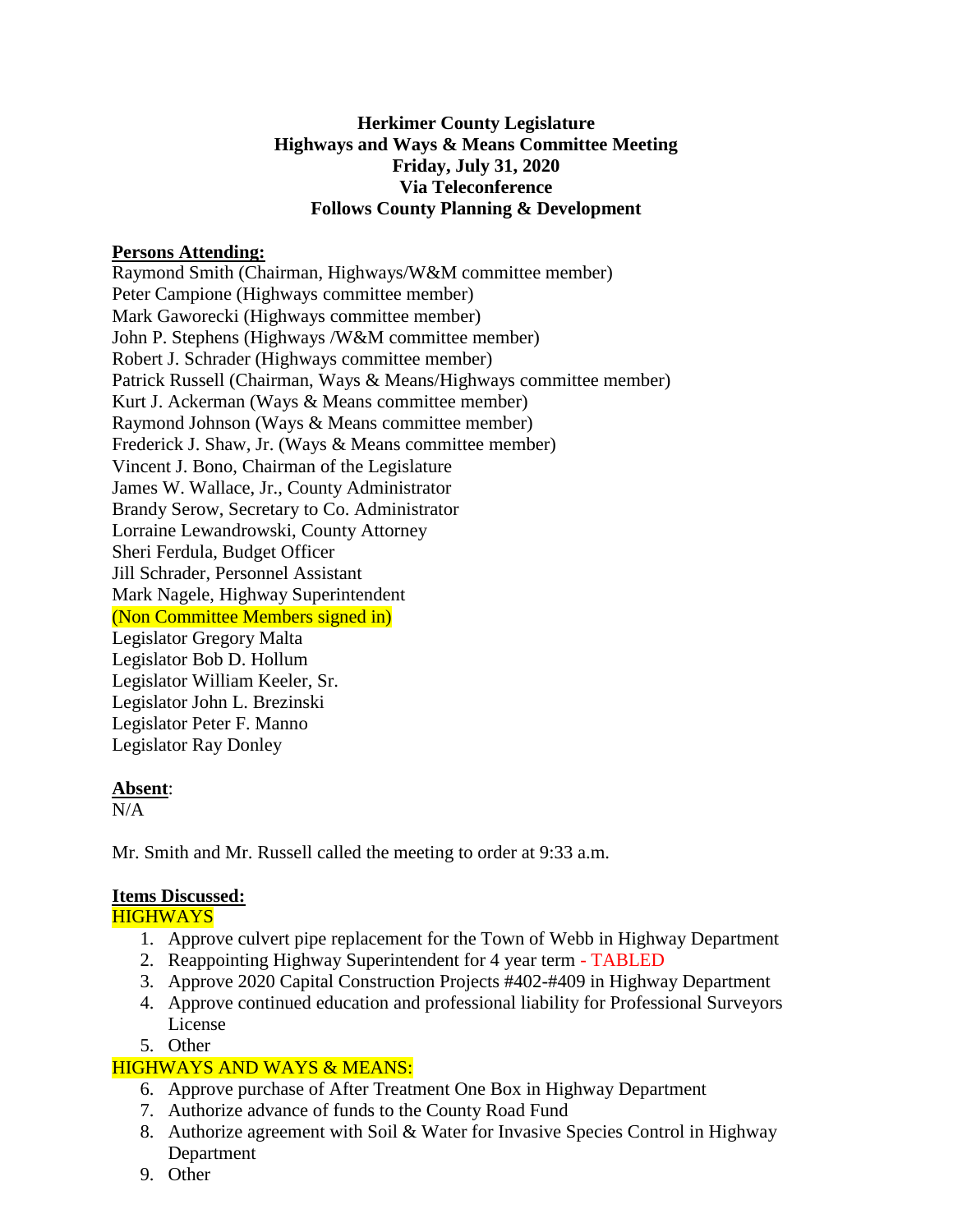#### **Committee Vote Record: HIGHWAYS**

Mr. Smith: "Number one is to approve the culvert pipe replacement for the Town of Webb. Is there any discussion on this?"

Mark Nagele: "I believe everyone received in their handouts a letter from the Town of Webb as well as two maps that show the pipe in the color blue that we are discussing here today. I have reached out to the Town Supervisor and they would be ok with the County providing the pipe and then they would install it. I think with the Committees approval that is the direction we would go. The blue pipe is fed by two pipes that are coated in yellow on the colored photo. They drain portions of South Shore Road which is a County road so I do think we have some potential interest in getting that pipe replaced, if it were plugged or closed off it would affect our road. That is the agreement the Town Supervisor and I came up with, if it is acceptable to everyone that is the way we would proceed."

Item #1 - On motion of Mr. Schrader, seconded by Mr. Campione for Highways, Item #1 was voted on and approved. Unanimous.

Mr. Smith stated "Second thing on the agenda is reappoint the Highway Superintendent for a four year term."

Mr. Stephens: "Mr. Chairman, can I ask that we do that in executive session at the end?"

Mr. Smith: "We would need a motion to table."

Mr. Stephens: "Ok I will make a motion to table that then. I think this is something that needs to be discussed in executive session."

Mark Nagele: "What is the motion there for?"

Mr. Smith: "To table this until the end so they can talk about it."

Mark Nagele: "Ok thanks."

Mr. Smith: "There is no second on this motion."

Mr. Russell: "I will second the motion."

Item #2 - On motion of Mr. Stephens, seconded by Mr. Russell for Highways, Item #2 was tabled. Yes: Stephens, Russell, Gaworecki, Schrader (4). No: Smith, Campione, Bono (3).

Mr. Smith: "Number three, approve the 2020 capital construction projects. Is there any discussion on this?"

Item #3 - On motion of Mr. Stephens, seconded by Mr. Schrader for Highways, Item #3 was voted on, approved and moved for Resolution. Unanimous.

Mr. Smith: "Number four, approve continued education and professional liability for the professional surveyor's license. Is there any discussion?"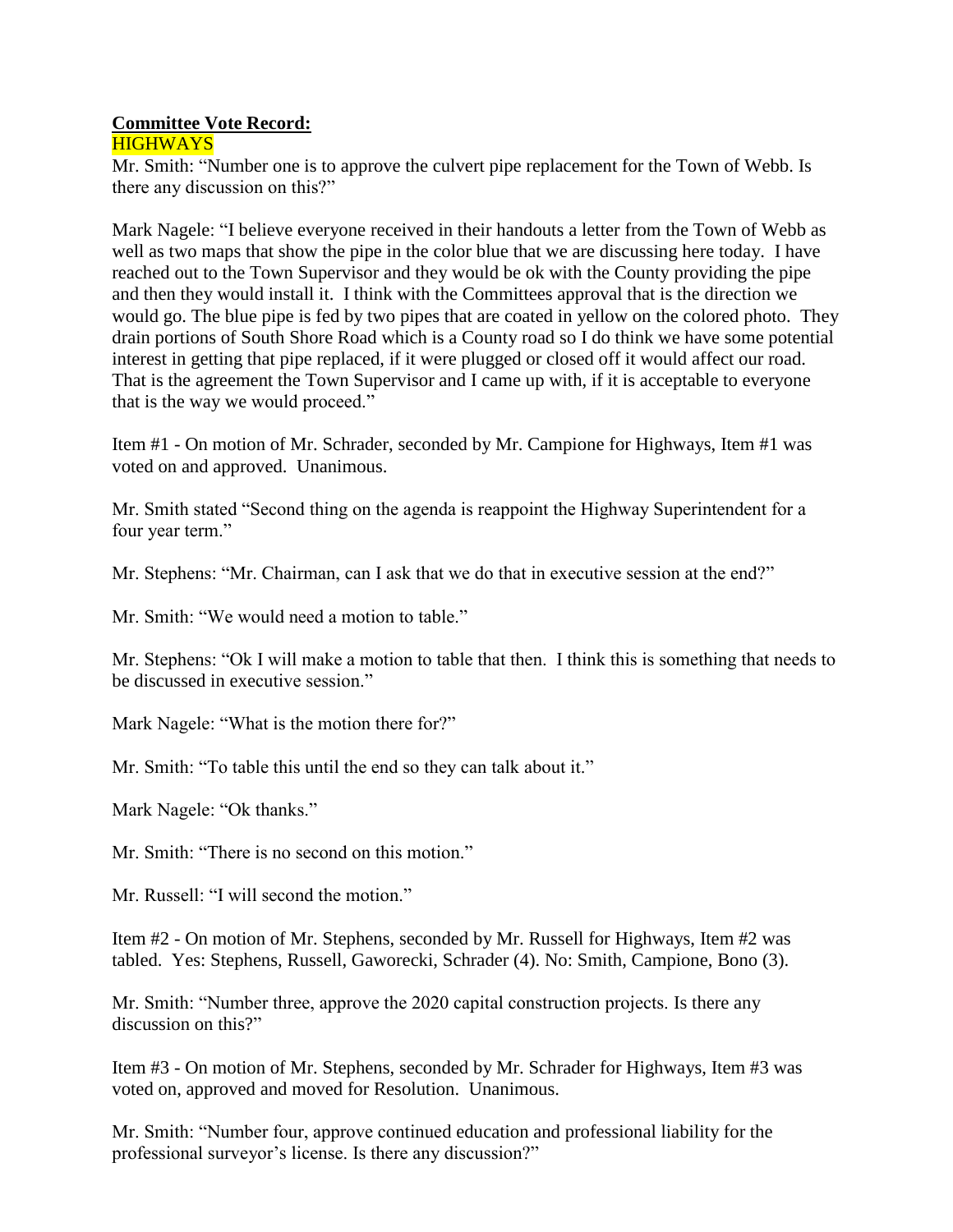Mr. Stephens: "Yeah, how are we going to do this?"

Mr. Smith: "She is going to serve as the Deputy Superintendent and she is also going to continue doing her work as a surveyor for the County."

Mr. Stephens: "My point here is, do we have to appoint her as the Deputy Superintendent or is that an appointment by Mark?"

Jim Wallace: "No that is an appointment by Mark."

Mr. Stephens: "Ok."

Mr. Schrader: "With that said, are we requiring her replacement to have a surveyor's license?"

Mr. Smith: "She is not having a replacement, she is going to be doing both jobs."

Mr. Schrader: "So we are going to be saving money you're saying, without having to replace her?"

Mr. Smith: "Isn't that right Mark?"

Mark Nagele: "Actually we were planning on filling her position that she is vacating. She is the Senior Civil Engineer. Unfortunately I'm not sure that we would get another person to apply with the PLS License so myself and Steve Billings have decided to take that requirement out of there. We do have one candidate in house that would be interested in that. She would maintain her license if you guys are willing to pay for continuing her education so if we did need a surveyor she would fill in in that capacity. Otherwise she is planning on retiring her license and she wouldn't be able to do any survey work for the County."

Mr. Schrader: "Mark, the question is, are you filling her position?"

Jim Wallace: "Yes, that is what he said. Whether he can or can't he's not sure."

Mr. Schrader: "Without the qualification?"

Jim Wallace: "Correct."

Mr. Schrader: "Ok because when I talked to him he said he picked a person for her position."

Jim Wallace: "That is what he just said."

Mr. Schrader: "Mr. Smith said we weren't. I just wanted to make it clear."

Item #4 - On motion of Mr. Russell, seconded by Mr. Campione for Highways, Item #4 was voted on and approved. Unanimous.

Item  $#5 - N/A$ .